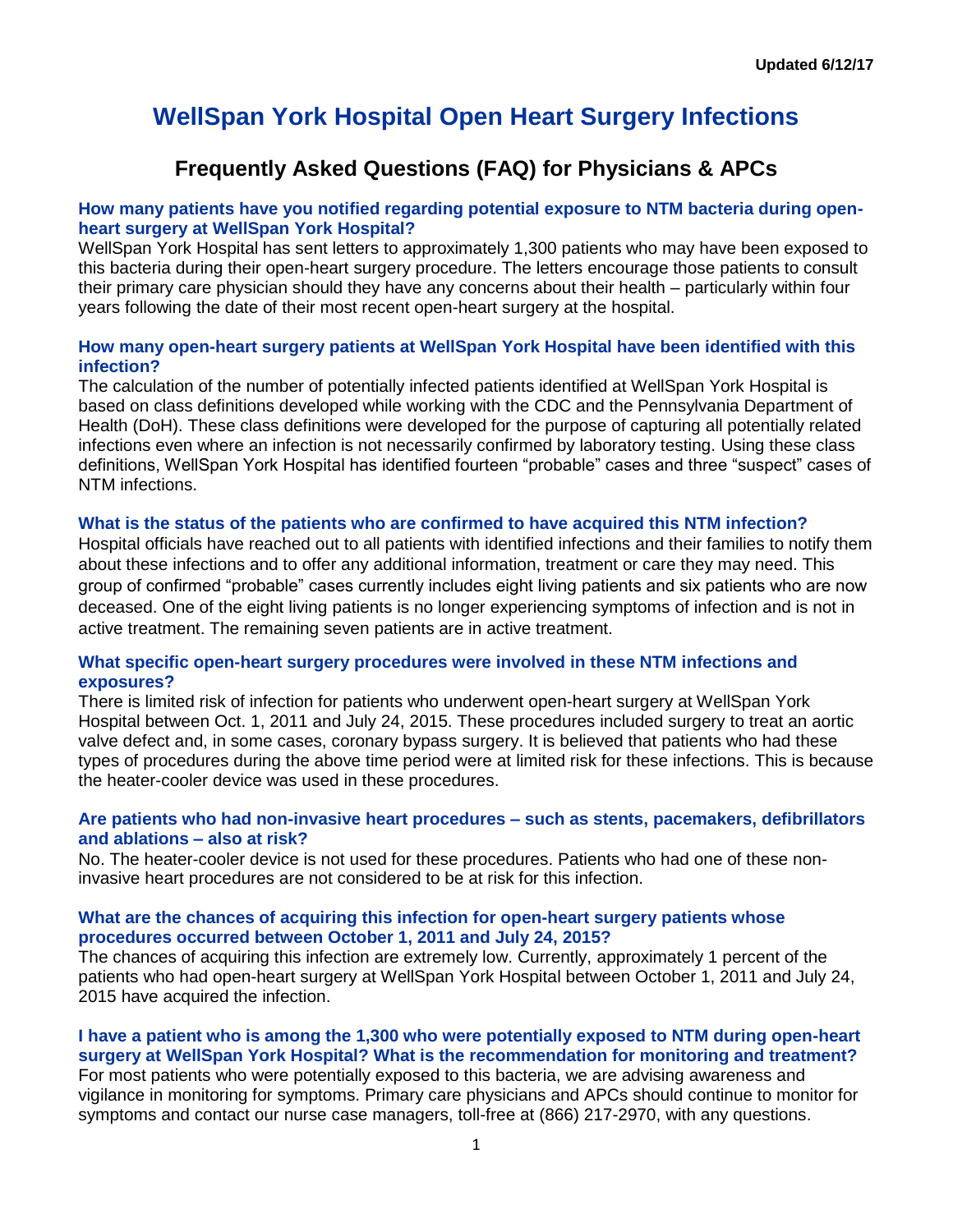# **What should I do if follow-up care is needed for one of my patients?**

A special NTM clinic has been provided for those patients needing further follow-up. The NTM clinic offers comprehensive medical evaluations, which will include documenting clinical history, conducting a focused physical examination, and, if clinically appropriate, providing laboratory testing. The clinic evaluations are recommended for patients who had the following specific procedures:

- Tissue or mechanical heart valves,
- Vascular grafts, or
- Left ventricular assist devices (LVADs).

If your patient had one of these procedures between Oct. 1, 2011 and July 24, 2015, and he/she has not yet been evaluated by a WellSpan Infectious Disease clinician, please call (866) 217-2970 to schedule an appointment.

#### **What health issues can the bacteria cause?**

Although NTM typically poses no harm, it can – in very rare cases – cause infections in post-operative surgical patients, especially in people with weakened immune systems. These could include respiratory infections or more serious infections in patients with weakened immune systems.

# **Is there testing for patients who are symptomatic?**

If a patient has symptoms and a source is suspected, then testing could occur. As with any infection, the area of the body where the infection exists is where the test would occur. Due to the slow-growing nature of the bacteria and the testing that is required, final test results may take as long as eight weeks.

#### **What are the symptoms of an NTM infection?**

Symptoms of the infection may be very general. If a patient has had open-heart surgery within the past four years, and unexplained infection symptoms are present, this bacteria should be considered as a possible cause. According to the CDC, symptoms of this NTM (bacterial) infection "may include a combination of the following: fever; pain, redness, heat, or pus around a surgical incision; night sweats; joint pain; muscle pain; and fatigue. Those who were exposed to NTM should continue to look for signs of unexplained infection and keep in touch with their clinicians for further evaluation and tracking."

#### **Is this infection treatable?**

The infection can usually be treated successfully once it is identified. Unfortunately, because the bacterium grows slowly, it can take up to several months for it to develop into an infection and years before the infection is correctly diagnosed, unless patients and their clinicians are alert to the possibility of NTM infection.

# **Is there a way to treat patients prophylactically with antibiotics, if a patient asks whether he/she can take medication to prevent infection?**

Because the bacteria is already prevalent in the environment and the risk of clinical infection in surgically exposed patients is thought to be less than 1 percent, antibiotic prophylaxis is not recommended by the CDC or DoH. In consultation with the infection control department of Johns Hopkins Hospital we affirmed that prophylaxis is not believed to have benefits that exceed the risk for patients with intact immune systems. For patients who are immunosuppressed and under treatment for MAC prophylaxis, the conventional macrolide antibiotic prophylaxis should be sufficient for Mycobacterium chimaera also.

#### **What specific type of bacterium is involved in these infections?**

The bacterium is called Non-tuberculous Mycobacterium (NTM), which is commonly found in the environment, such as in soil and drinking water. While frequently not further identified beyond the NTM group, the specific bacteria identified by the CDC was Mycobacterium Chimaera, which is part of the Mycobacterium Avium Complex (MAC). It is generally treated like any other MAC infection.